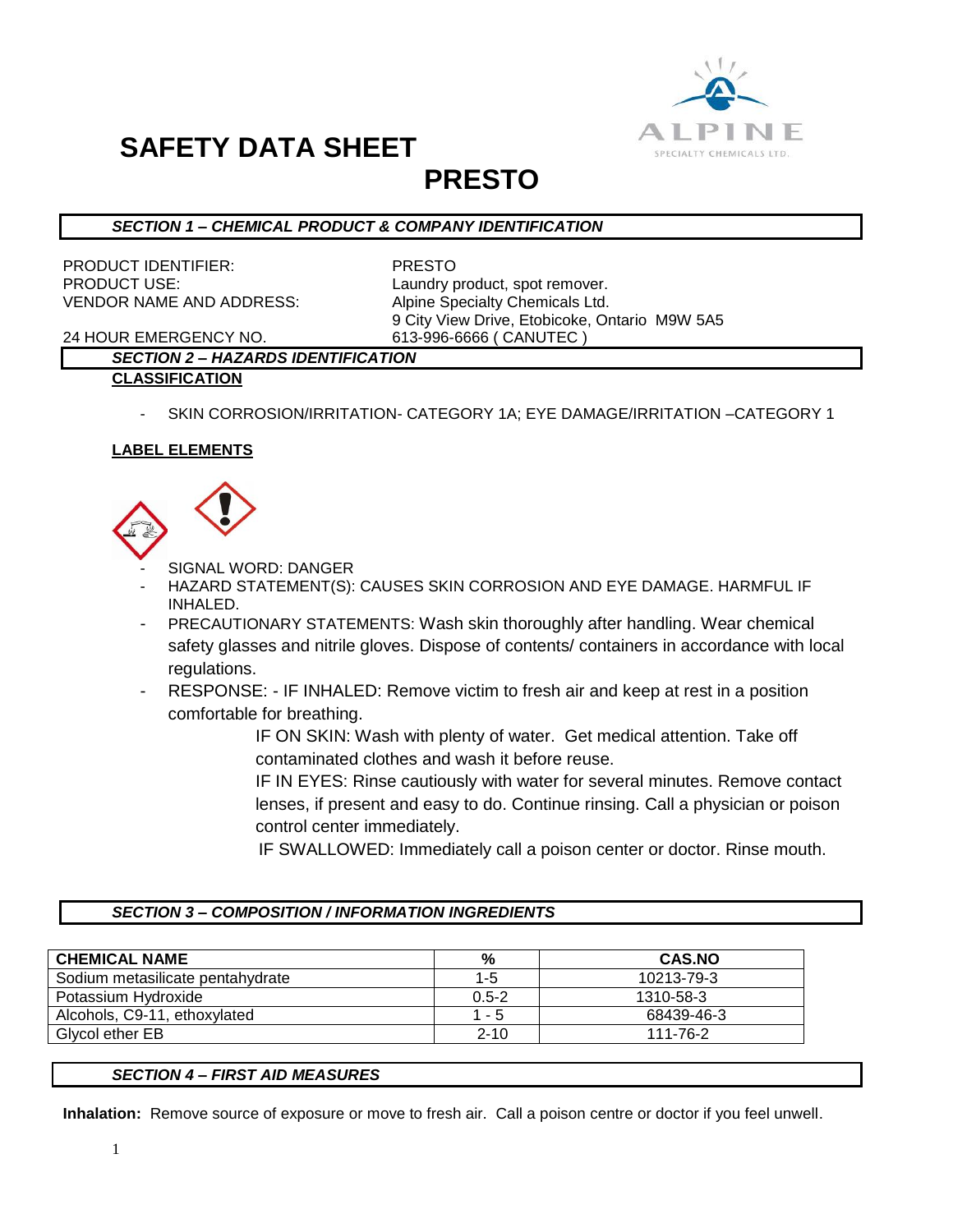### **PRESTO**

**Skin Contact**: Take off immediately all contaminated clothing. Rinse skin with water or shower. Get medical attention or advise. Wash clothing before reuse. Clean shoes thoroughly before reuse. **Eye Contact**: Rinse cautiously with water for several minutes. Remove contact lenses, if present and easy to do.

Continue rinsing. Get medical attention or advice.

**Ingestion**: Immediately call a Poison Centre or doctor. Do not induce vomiting.

**Note to physician**: Treat symptomatically, no specific antidote. See toxicological information (section 11)

### *SECTION 5 – FIRE FIGHTING MEASURES*

#### **Extinguishing Media:**

**Suitable Extinguishing Media:** Use water spray, fog or foam.

**Unsuitable Extinguishing Media:** None known

 **Specific hazards arising from the product:** No specific fire or explosion hazard.

**Hazardous thermal decomposition products:** Decomposition products may include the following materials: carbon dioxide, carbon monoxide.

**Advice for fire-fighters:** Not available.

*SECTION 6 – ACCIDENTAL RELEASE MEASURES*

### **Personal precautions, protective equipment and emergency procedures:**

Wear suitable protective clothing. Wear eye/face protection.

**Environmental precautions:** Do not allow to enter drains, sewers or watercourses.

**Methods and materials for containment and cleaning up**: Use a water rinse for final clean-up**.** 

**Reference to other sections See also Section 8.**

*SECTION 7 – HANDLING AND STORAGE*

**Precautions for safe handling**: Ventilate adequately, otherwise wear an appropriate breathing apparatus. Do not breathe vapor or mist. Mixing this product with acid or ammonia releases chlorine gas. Avoid contact with eyes, skin or clothing. Wash thoroughly after handling.

**Storage Procedures**: Keep containers closed when not in use. Store between the following temperatures: 5 to 40°C.

#### *SECTION 8 – EXPOSURE CONTROLS/PERSONAL PROTECTION*

|                                        | <b>ACGIH</b><br><b>TLV</b> |             | <b>OSHA PEL</b>  |         | AIHA WEEL     |                     |
|----------------------------------------|----------------------------|-------------|------------------|---------|---------------|---------------------|
| <b>CHEMICAL NAME</b>                   | <b>TWA</b>                 | <b>STEL</b> | <b>TWA</b>       | Ceiling | 8 hour TWA    | Short term<br>TWA © |
| Alcohol ethoxylate<br>CAS # 68439-46-3 | Not Available              |             | Not Available    |         | Not Available |                     |
| Sodium metasilicate                    | Not available              |             | $2 \text{ mg/m}$ |         | Not available |                     |
| Potassium Hydroxide                    | $2 \text{ mg/m}$           |             | 2mq/m3           |         | 2mq/m3        |                     |
| Glycol Ether EB                        | 20 ppm                     |             | Not available    |         | Not available | Glycol Ether EB     |

ACGIH= American Conference of Governmental Industrial Hygienists. TLV = Threshold Limit Value. TWA = Timeweighted Average. STEL = Short-term Exposure Limit OSHA = US Occupational Safety and Health Administration. PEL = Permissible Exposure Limits. AIHA = AIHA Guideline Foundation. WEEL = Workplace Environmental Exposure Limit.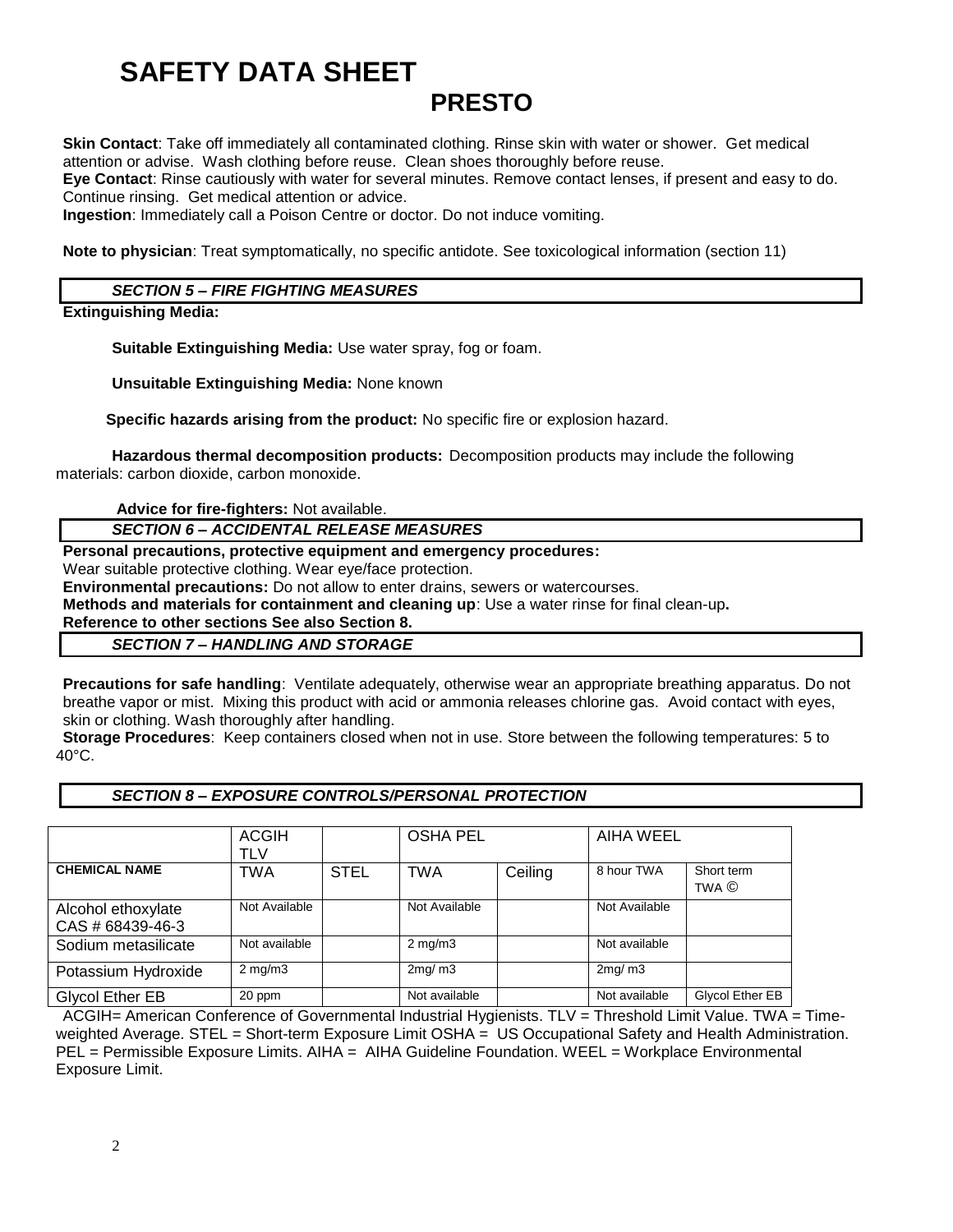### **PRESTO**

**Appropriate Engineering Control**: Use only with adequate ventilation. If user operations generate dust, fumes, gas, vapor or mist, use process enclosures, local exhaust ventilation or other engineering controls to keep worker exposure to airborne contaminants below any recommended or statutory limits. **Individual Protection Measure:**

**Eye/Face Protection:** Do not get into eyes. Wear chemical safety goggles.

**Skin Protection:** Prevent all skin contact, wear nitrile gloves.

**Respiratory protection**: A respirator is not needed under normal and intended conditions of product use.

### *SECTION 9 – PHYSICAL AND CHEMICAL PROPERTIES*

| Appearance:                                     | Liquid, colourless.          |  |  |
|-------------------------------------------------|------------------------------|--|--|
| Odour:                                          | Pleasant odour               |  |  |
| <b>Odor Threshold:</b>                          | Not available                |  |  |
| Initial boiling point and<br>boiling range      | Not available                |  |  |
| pH:                                             | 13.5 (100 %)                 |  |  |
| <b>Melting Point:</b>                           | Not available                |  |  |
| <b>Thermal decomposition:</b>                   | Not available                |  |  |
| <b>Flash Point:</b>                             | Not available                |  |  |
| <b>Evaporation Rate:</b>                        | Not available                |  |  |
| <b>Flammability:</b>                            | Not available                |  |  |
| <b>Explosive Limit:</b>                         | Not available                |  |  |
| <b>Upper explosion limit:</b>                   | Not available                |  |  |
| <b>Lower explosion limit:</b>                   | Not available                |  |  |
| <b>Relative Density:</b>                        | Approx. = $1$ (Water = $1$ ) |  |  |
| <b>Viscosity:</b>                               | Not available                |  |  |
| VOC:                                            | Not available                |  |  |
| <b>Solubility in water:</b>                     | Soluble                      |  |  |
| <b>Solubility in other solvents:</b>            | Not available                |  |  |
| <b>Partition coefficient:</b><br>noctanol/water | Not available                |  |  |
| <b>Molecular weight:</b>                        | Not available                |  |  |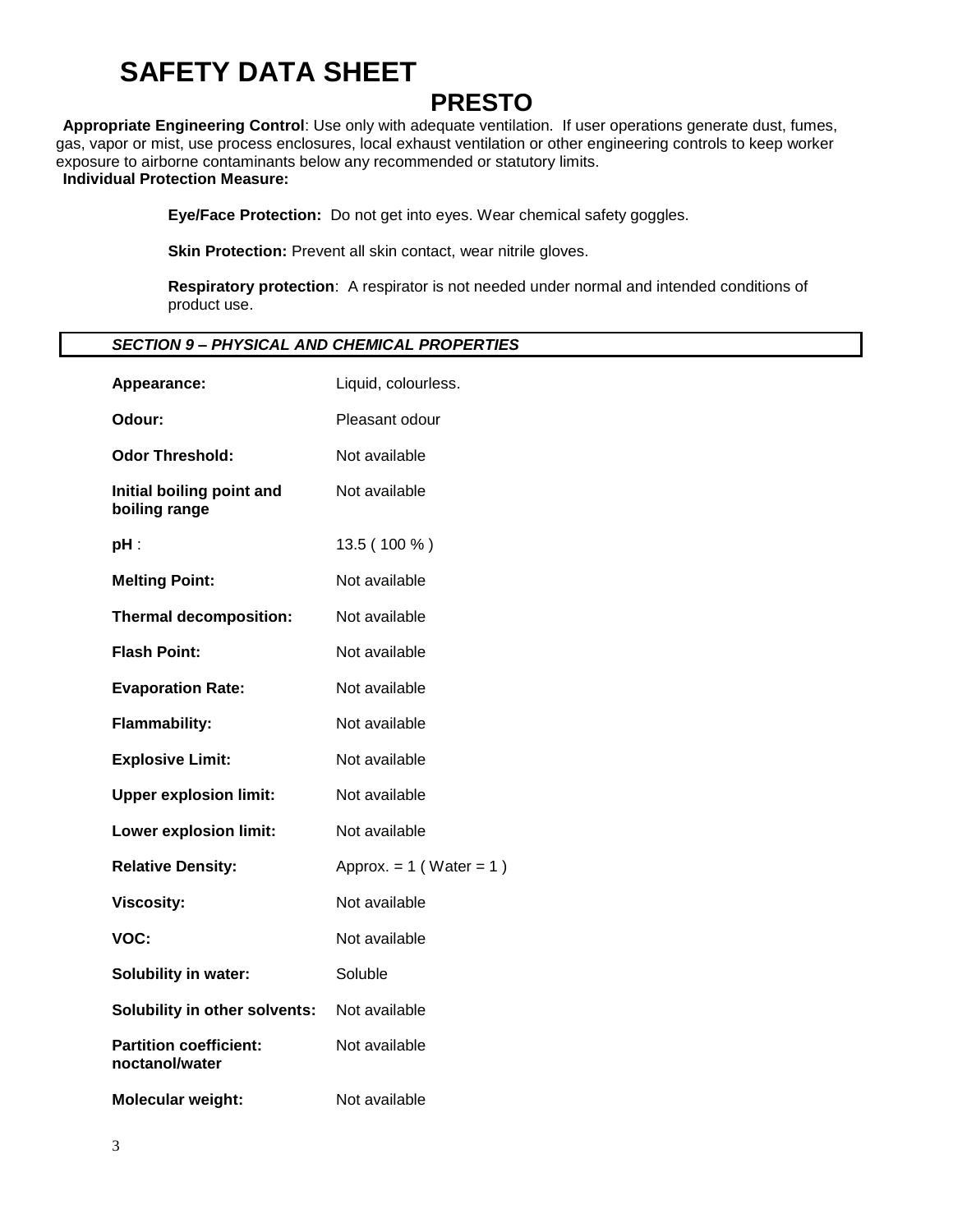### **PRESTO**

**Oxidizing properties:** Not available

**Auto ignition temperature** Not available  *SECTION 10 – STABILITY AND REACTIVITY* STABILITY: STABILITY: INCOMPATIBILITY: None<br>HAZARDOUS DECOMPOSITION PRODUCTS: Decor Decomposition products may include the following materials: Carbon oxides. HAZARDOUS POLYMERIZATION: Will not occur. CONDITIONS TO AVOID: None known.

### *SECTION 11 – TOXICOLOGICAL INFORMATION*

| <b>Chemical Name</b> | <b>LC50</b>        | <b>LD50</b>              | LD50 (dermal)          |
|----------------------|--------------------|--------------------------|------------------------|
| Alcohol ethoxylate   | Not available      | $>2000$ mg/kg (rat)      | $>2000$ mg/kg (Rabbit) |
| CAS # 68439-46-3     |                    |                          |                        |
| Glycol ether EB      | Not Available      | >2000 mg/kg (guinea pig) | Not Available          |
| Sodium metasilicate  | $>2.06$ g/m3 (rat) | 1152-1349 mg/kg (rat)    | >5000 mg/kg (rat)      |
| Potassium Hydroxide  | 80 mg/l (daphnia)  | 273 mg/kg ( $rat$ )      | $ATE > 2000$ mg/kg     |

**Routes of exposure:** Skin contact, Eye contact, Ingestion.

**Eye contact**: Material will cause redness. May cause permanent damage if eye is not immediately irrigated. **Skin contact**. Material will cause redness.

**Inhalation**: Material will cause coughing and respiratory tract irritation.

### **Acute toxicity**:

**Eye contact:** Causes serious eye damage.

**Skin contact:** Causes skin corrosion

**Inhalation:** Causes respiratory irritation**.**

**Ingestion:** Harmful if swallowed. Causes digestive tract burns.

**Germ cell mutagenicity:** Not available

**Carcinogenicity:** Not available

**Reproductive toxicity:** No evidence of reproductive toxicity or developmental toxicity**. STOT -** single exposure irritating to respiratory system**. STOT -** Not classified**. Aspiration hazard:** Not classified.

### *SECTION 12 – ECOLOGICAL CONSIDERATION*

**Eco toxicity** : This material is harmful to aquatic life. **Bio accumulative potential Inorganic**: The substance has no potential for bioaccumulation. **Mobility in soil**: Not applicable.

**Other adverse effects**: Not known. *SECTION 13 – DISPOSAL CONSIDERATIONS*

**Waste Disposal:** In accordance with federal, provincial or local government requirements.

.